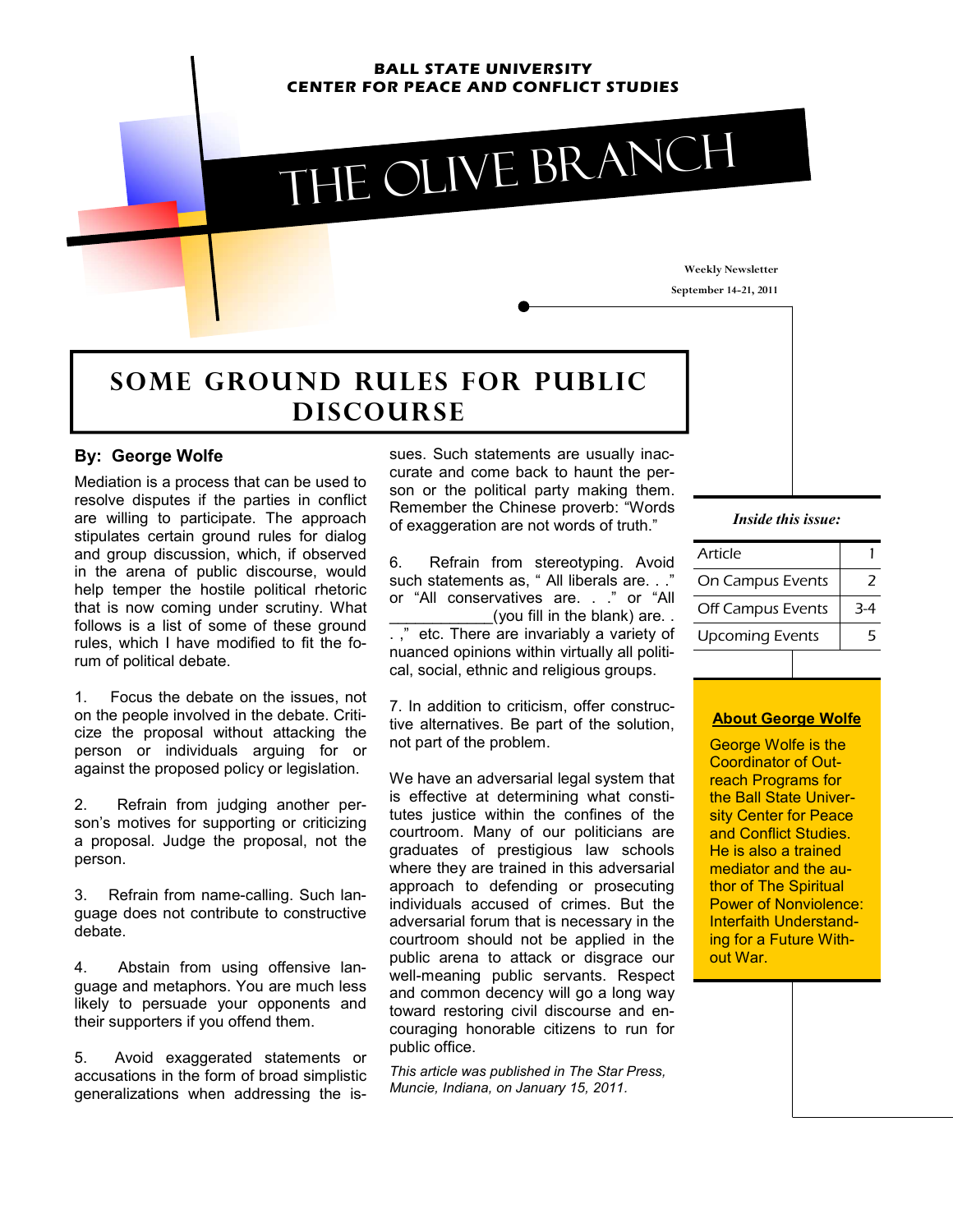## **SCHEDULE OF EVENTS ON CAMPUS**

### **Monday, September 19—Friday, September 23**

• *International Day of Peace — September 21, 2011* 

 The Center for Peace and Conflict Studies will be celebrating the International Day of Peace all week long by selling beaded products from an organization called BeadforLife. BeadforLife is a fair trade organization, and all proceeds go to the women in Uganda that handmade the beads. We accept cash, checks, and debit/credit. Also, there will be a banner on which you can tell us how you promote peace. Please stop by our booth at the following times and locations to show your support for peace!

Monday, Tuesday, and Wednesday 10:00-2:00  $\qquad \qquad \textcircled{a}$  the Atrium Thursday and Friday 10:00-2:00 @ the Student Center

For more information on the International Day of Peace or BeadforLife, please visit

http://internationaldayofpeace.org and http://beadforlife.org.

#### **Monday, September 19**

• *OXFAM America Meeting*

5:30 PM in WB 140. For more information, contact oxfambsu@gmail.com.

• *Social Justice League Meeting*

6:00PM at the Center for Peace and Conflict Studies (310 N. McKinley Ave.) For more information, contact SJL@bsu.edu .

#### **Tuesday, September 20**

• *Feminists for Action Meeting* 

6:00 PM in BB 220. Come have tea, discuss current events, and become an activist for gender equality. Everyone is welcoming, including non-students and community members. For more information, contact feministforaction@gmail.com or ckhurst@bsu.edu.

• *International Ambassadors Club* 

7:00PM at the L.A. Pittenger Student Center in Room 306. For more information, contact IAC@bsu.edu .

• *Free the Slaves Meeting* 

9:00PM at Bracken Library in Room 301. For more information, contact Chelsey Outcalt at cloutcalt@bsu.edu .

•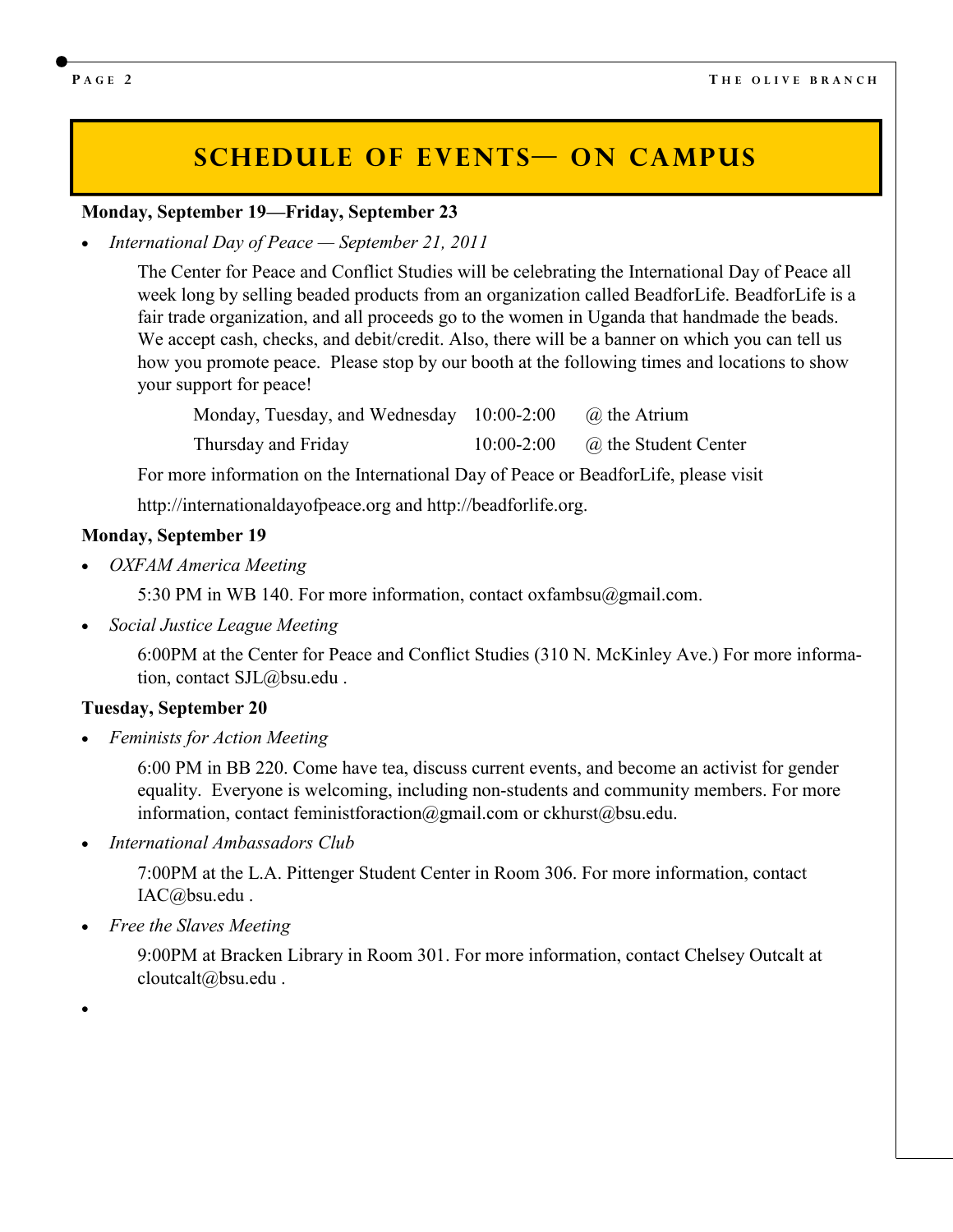# **SCHEDULE OF EVENTS OFF CAMPUS**

### **Wednesday, September 14**

- [Bloomington] *Hoosiers for a Commonsense Health Plan* will hold their general monthly meeting at 5:30 pm at First United Methodist Church, 219 E. 4. For more info, visit hchp.info or email Robert Stone or Karen Green Stone at rstone@hchp.info.
- [Indianapolis]*Unite Here Community Committee Meeting* focused on labor issues, especially inducing the management of the Hyatt to honor the desire of hotel workers for a union, and on other issues, such as neighborhoods, parks, libraries, 6-7:30 pm, in Room 438 in Cavanaugh Hall at IUPUI . For more info phone Becky at 372-8795.

### **Thursday, September 15**

- [Indianapolis] *Unite Here Community Committee Meeting* focused on labor issues, especially inducing the management of the Hyatt to honor the desire of hotel workers for a union, and on other issues, such as neighborhoods, parks, libraries, 10-11:30 am, in Room 537 in Cavanaugh Hall at IU-PUI. For more info phone Becky at 372-8795.
- [Indianapolis] *Fast for Gaza* will meet at 12 noon at Lulu's Electric Café, 1460 W. 86. For more info, contact Lew Weiss at ljweiss@clarian.org or 962-8580.
- [Indianapolis] *Anti-death Penalty Witness*, 12:30-1:30 pm, at the east steps of the State House, Capitol Ave. and Market, sponsored by The Indiana Information Center on the Abolition of Capital Punishment (IICACP). Bring a sign or use one of ours; come for any part of the hour. For more info, phone 466-7128
- [Bloomington] *Panel Discussion: "Ten Years Later: The 9/11 Commissioners Reflect"* Eight members of the 9/11 Commission, including Chairmen Thomas Kean and Lee Hamilton will be participating in a panel discussion at the I.U. Auditorium from 2-4:00 pm. The event is free and open to the public, but tickets are required. Students, faculty and staff can obtain tickets now. Tickets for the general public will be available at the I.U. Auditorium box office starting September 6th. For details and if you would like to submit a question to the panelists visit: http://www.iub.edu/sept11/panel.shtml
- [Bloomington] The Research Committee of Hoosiers for a Commonsense Health Plan will meet at 4:30 pm at Boxcar Books and Community Center, 408 E. 6. For more info, visit hchp.info or contact Milton Fisk at (812) 336-7184 or fiskm@indiana.edu.
- [Indianapolis] *Christians for Peace & Justice in the Middle East* will meet at 6:00 pm at the home of Dottie Gerner. Bring a sandwich. For more info or directions, phone Dottie Gerner at 283-7175.
- [Bloomington] *Peter Scott Dale talk: "American War Machine: Deep Politics and the Road to Extended Wars"* starting at 7:15 pm in Jordan Hall, Room 124 Indiana University campus. For more information, contact Timothy Baer, Bloomington Peace Action Coalition http://www.BPAC.info (812) 988-1917. Or visit: http://themester.indiana.edu/calendar.shtml#Sep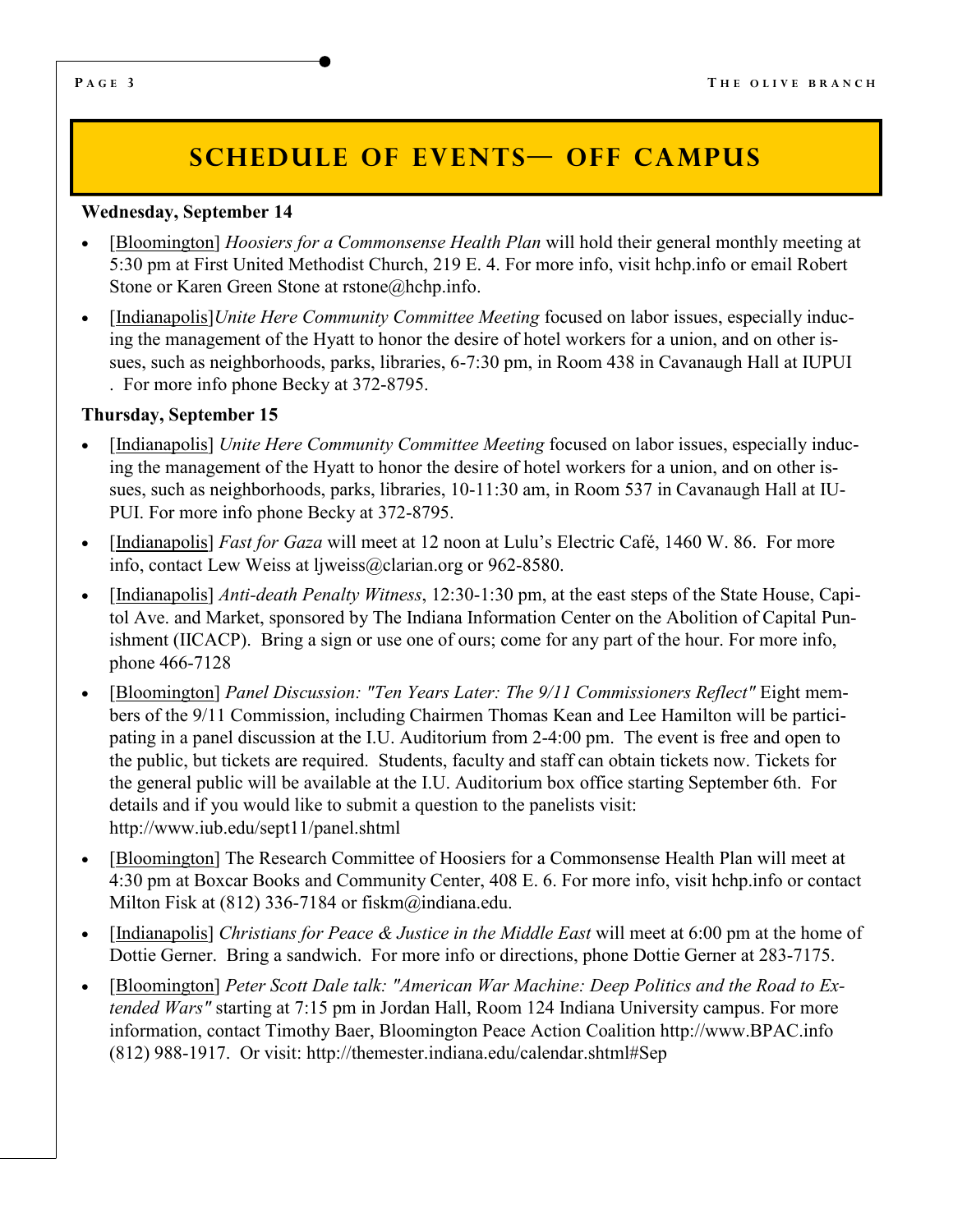# **SCHEDULE OF EVENTS— OFF CAMPUS (CONT.)**

### **Friday, September 16**

• [Indianapolis] *Weekly Vigil Protesting Warfare* will take place, 4:30-5:30 pm, in front of the Federal Building, North and Pennsylvania, sponsored by the Indianapolis Peace and Justice Center. Bring an appropriate sign or have one provided. For more info, phone Gilbert Kuhn at 926-3068 or email Ron Haldeman atronjane@igc.org

### **Saturday, September 17**

- [Indianapolis] *Bread for the World* will hold a monthly meeting at 10:00 am in the board room in the A Wing of the Main Building at Robin Run Village, 5354 W. 62. For more info, phone Marjorie Hill at 291-7150 before attending.
- [Indianapolis] *Two overlapping free events at Earth House*, 237 N. East, with good food for free or as much as you can pay, 2-4:00 pm, and a Really, Really Free Market, 2:30-5:30 pm. For more info, contact Ed Stites at 965-2466 or stitesed@gmail.com.
- [Indianapolis] *Congressman Andre Carson will speak at the first annual fundraising gala dinner of the Center for Interfaith Cooperation*, 6-8:00 pm, in the Krannert Room of Indiana Interchurch Center, 1100 W. 42 (Cost: \$100). For more info, contact Charlie Wiles at charlie@centerforinterfaithcooperation.org or 318-5304.
- [Nashville] *Weekly Peace Vigil on the theme "War Is Not the Answer!"* will begin at 6:00 pm at the Brown County Courthouse, Main and Van Buren Streets, sponsored by Women's International League for Peace and Freedom (Brown County Branch). For more info, contact Tom Hougham at 878-4210 or annntom@hotmail.com.
- [Indianapolis] *"A Free Concert for Peace & Justice"* An artistic celebration of peace & justice featuring music, poetry and visual art starting at 7:00 pm, at First Friends Meeting, 3030 Kessler Boulevard East Drive. Free admission for all, Presented by Indy Artists' Peace Project. For more info email indyartists@aol.com, or call (317)872-2155

### **Sunday, September 18**

- [Indianapolis] *SNAP, Survivors Network of those Abused by Priests,* will meet at 1:30 pm at Crestwood Village Community Room, E. 91 at the Monon Trail. For more info, phone Cecilia Shelpey at 844-2993
- [Indianapolis] *"Just for Kids! Storytelling, Music, and Instruments of the Middle East," Yuval Ron*  will share stories, instruments, and a musical performance with children at 2:30 pm in the Learning Curve green screen theatre at the Central Library, 40 E. St. Clair, which is sponsoring this free event. Parking is available (for a fee) in the Central Library parking garage off of Pennsylvania. For more info, visit yuvalronmusic.com or phone 275-4099.